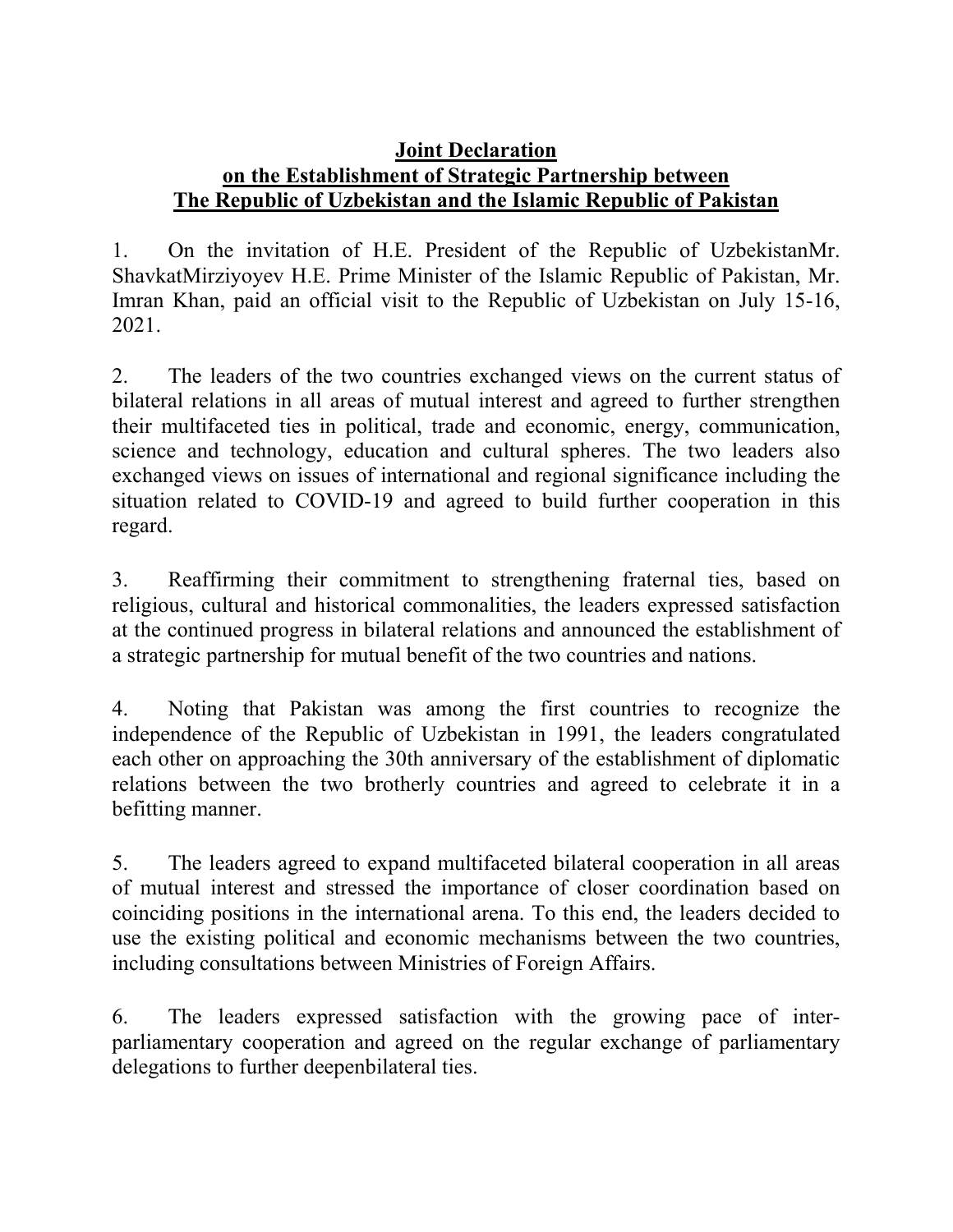7. The Pakistan side highly appreciated the results of the visit of the parliamentary delegation of the Republic of Uzbekistan to Islamabad in June 2021 to attend the 2nd meeting of ECO Parliamentary Assembly. The Uzbek side confirmed the invitation to the Chairman of the Senate of Pakistan Mr. S.Sanjrani to pay a visit to Uzbekistan.

8. The Prime Minister underlined the importance of structured engagement between Pakistan and Uzbekistan under the five pillars of Pakistan's "Vision Central Asia" policy i.e political, trade and investment, energy and connectivity, security and defence, and people-to-people contacts.

9. The Prime Minister also outlined his vision of "Naya" Pakistan embedded in values of social justice, education for all, peace, prosperity and economic development of the people.

10. The leaders expressed satisfaction at the level of bilateral cooperation within the framework of international organizations and reaffirmed their commitment to continue supporting each other in the UN, SCO, OIC, ECO and other international and regional forums on issues of mutual interest.

11. As members of the UN Human Rights Council, the Parties expressed their readiness for joint action to suppress violations of human rights and counter Islamophobia, as well as strengthening interfaith harmony.

12. The PM emphasized on the urgent need for peaceful resolution of all outstanding regional disputes and conflicts to fully utilize the enormous potential of connectivity between Central Asia and South Asia

13. The two sides noted with satisfaction that over the 20 years of its activity, the Shanghai Cooperation Organization (SCO) has taken a significant place in international and regional organizations, and contributed in promoting security, stability and sustainable development of the region.

14. The importance of further strengthening cooperation at the SCO and multifaceted cooperation between the member states were emphasized. In this context, the parties agreed to collaborate and support in promoting the initiatives of the two countries aimed at deepening interaction within the SCO.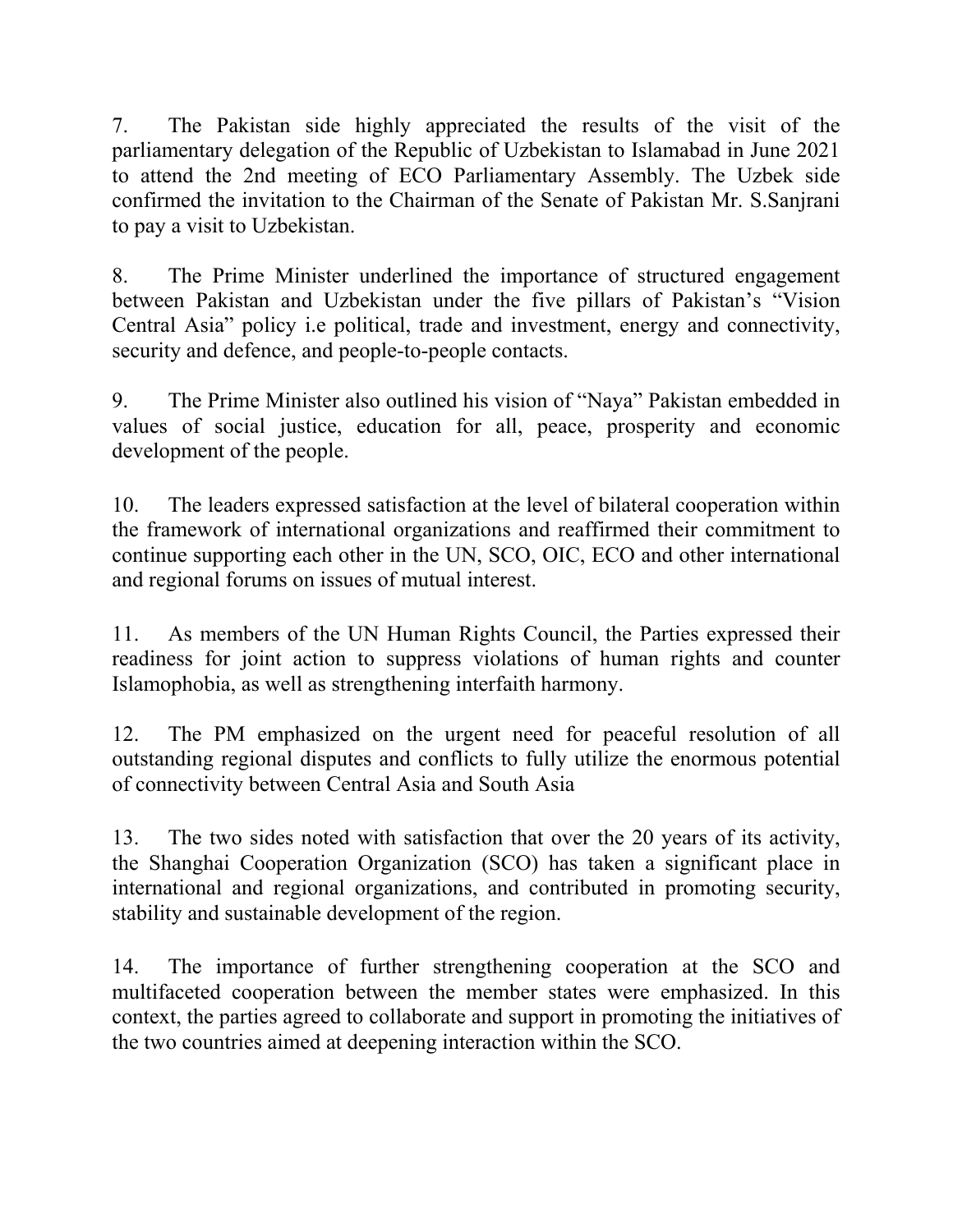15. The leaders discussed the security situation in detail in Afghanistan and the ongoing peace process. The parties stressed the necessity to resolve the conflict through Afghan-led and Afghan-owned political process through peaceful and inclusive negotiations resulting in comprehensive political settlement.

16. President of Uzbekistan highly appreciated the role of Pakistan in promoting the peace process in Afghanistan and Pakistan's contributions to socio-economic development of Afghanistan. Prime Minister of Pakistan hailed Uzbekistan's efforts for the socio-economic reconstruction of Afghanistan through the implementation of a number of significant projects, the main one of which is the construction of the Termez-Mazar-i-Sharif – Kabul – Peshawar railway.

17. Both leaders expressed their readiness to maintain a regular dialogue and build constructive cooperation in the field of security and defence. Expressing satisfaction with the level of cooperation between the Defence Ministries, the leaders agreed to continue cooperation in conducting joint military exercises and trainings, as well as in the field of vocational training and the exchange of professional expertise between the militaries of the two countries.

18. The parties expressed their readiness to expand cooperation between the law enforcement agencies of the two countries, in particular, in the fight against terrorism and drug trafficking.

19. The leaders agreed that trade and economic cooperation is a key priority for strengthening the partnership between the two countries.

20. Recognizing the enormous economic potential to further build up mutually beneficial relations, the parties agreed to increase the volume of bilateral trade through diversification of trade, expansion of business contacts, exchange of trade delegations and simplification of the visa regime.

21. The parties welcomed the signing of the Agreement on Transit Trade as an important tool for expanding bilateral trade.

22. Both leaders noted the importance of regular meetings of the Joint Uzbek-Pakistan Inter-Governmental Commission on Trade, Economic and Scientific and Technical cooperation.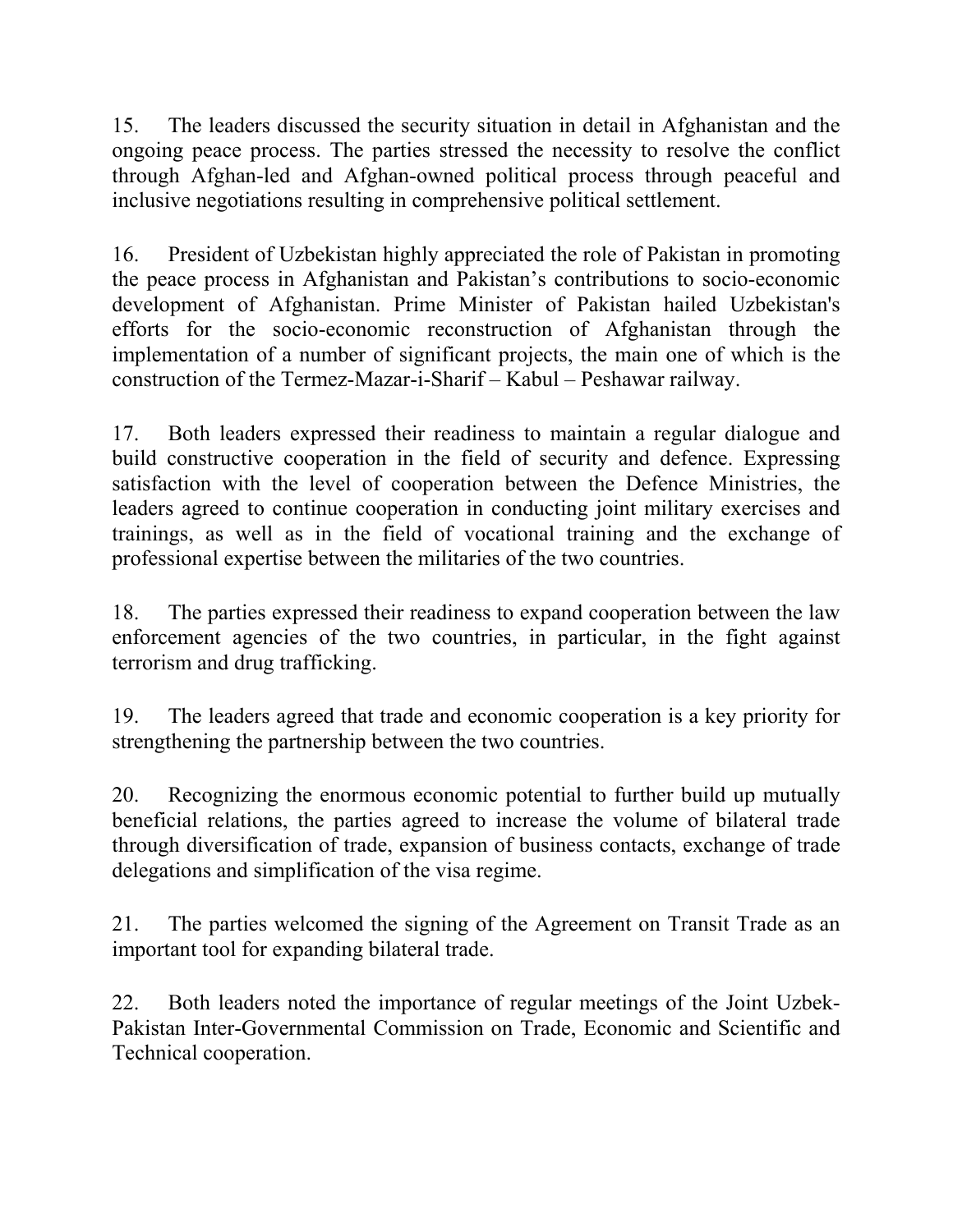23. The parties emphasized the role of the Joint Business Council between the two countries and agreed to establish direct business ties between Chambers of Commerce and Industry and the private sector. They also agreed to organize trade exhibitions and business forums on regular basis to promote bilateral trade.

24. The leaders recognized the necessity to create a more conducive environment for investors in the two countries, in particular, to encourage and facilitate joint investments, confirmed the existence of broad opportunities for cooperation in the fields of agriculture, pharmaceuticals, textile, leather and chemical industries, energy, and information technology and agreed to develop mutual cooperation in these sectors.

25. The parties highly appreciated the results of the Uzbekistan-Pakistan Trade, Investment and Connectivity Conference held on 15 July 2021 as instrumental in providing fresh impetus for further development of trade, economic and investment ties between the two countries.

26. The leaders stressed the importance of regional integration and connectivity as a cornerstone of economic development and progress. In this regard, they welcomed the exchange of high-level visits in the areas of trade, railways, transport and aviation.

27. The two leaders reiterated their support for the Termez-Mazar-i-Sharif – Kabul – Peshawar railway project as an important initiative to create a rail link from Central Asia to the Arabian Sea through Afghanistan and the Pakistani seaports of Karachi, Gwadar and Bin Qasim.

28. The parties also welcomed the proposed expedition of representatives of the relevant ministries and departments of Uzbekistan and Pakistan along the route of the railway line in near future with appropriate security measures for the representatives of both sides.

29. The two leaders also recognized immense potential of China-Pakistan Economic Corridor for the benefit of the entire Central Asian region and beyond entailing greater connectivity and trade linkages through a network of transport, fiber optic cable, energy pipelines, and investment opportunities in its SEZs.

30. The two leaders welcomed the resumption of direct regular flights between Pakistan and Uzbekistan.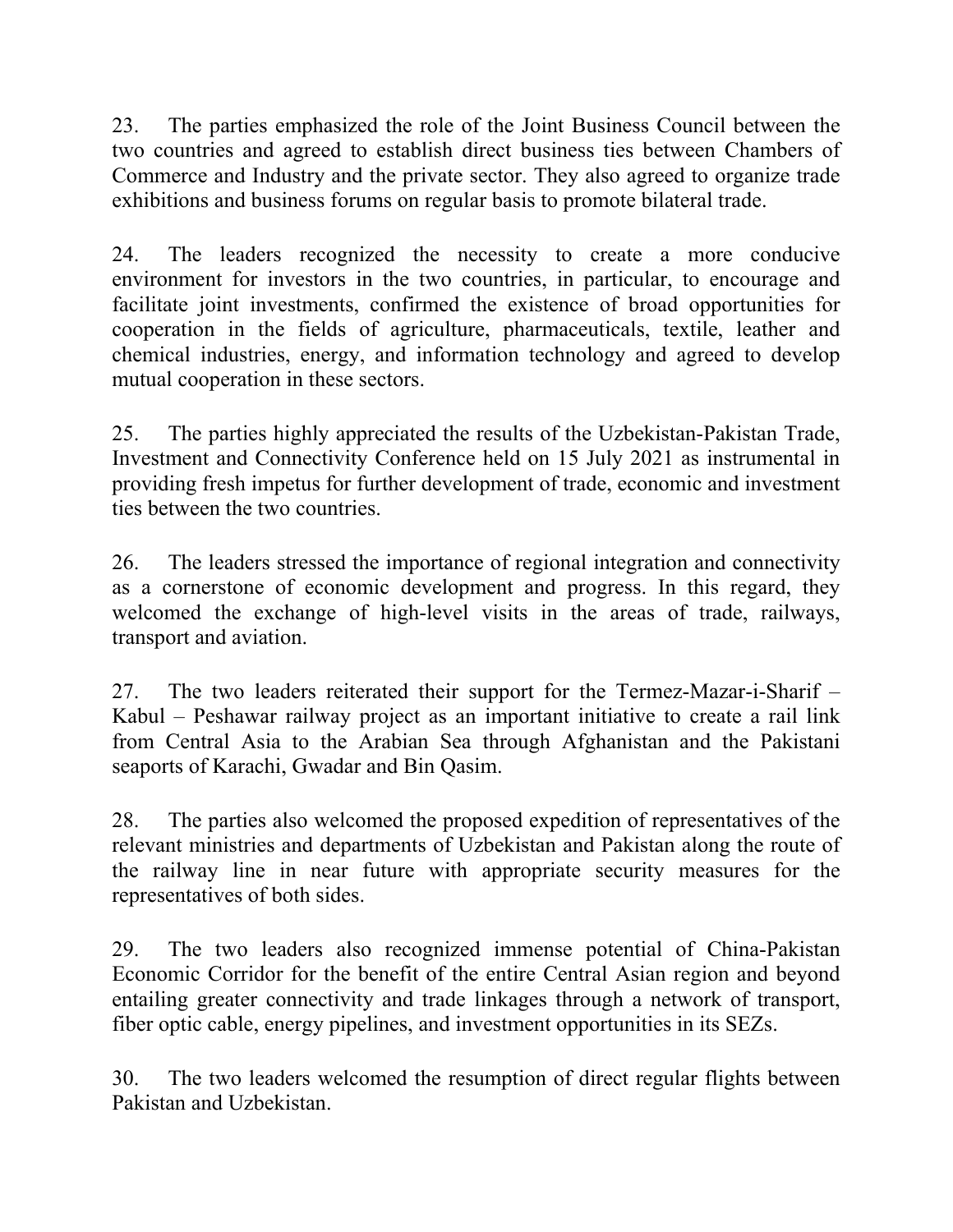31. President ShavkatMirziyoyev and Prime Minister Imran Khan noted longstanding cultural, historical, religious and spiritual ties between the two countries. The leaders decided to further expand cultural ties and people-to-people contacts and welcomed proposals to develop cooperation between leading universities, research institutes, libraries and museums of the two countries, as well as to conduct joint research on the legacy of the Baburids.

32. The President of Uzbekistan highly appreciated the opening of Centers for the Study of the heritage of AlisherNavoi and Zahiriddin Muhammad Babur at the Punjab and Peshawar Universities of Pakistan and welcomed the establishment of cooperation with the AlisherNavoi and Babur Foundations in Uzbekistan.

33. The leaders reaffirmed to establish cooperation in the tourism sector, in particular, and recognized spiritual/Ziyarat tourism as a priority area of common interest.

34. Both leaders expressed support for the joint initiatives and collective efforts of the OIC to promote a tolerant and enlightened Islam, welcomed the declaration of March 15thas International Day to combat Islamophobia, and agreed to work towards the designation of this Day by the UN General Assembly.

35. The parties, having highly appreciated the beginning of cooperation in academic and cultural research, agreed to early commencement of the work on the compilation of an Islamic Encyclopedia by Uzbek and Pakistani researchers and experts. They expressed confidence that the publication of this fundamental work will be a great contribution of Uzbekistan and Pakistan to the promotion of modern Islamic civilization and interfaith understanding and harmony.

36. The parties welcomed the signing of a number of important MoUs/Agreements, which will serve to further strengthen the comprehensive cooperation between the two countries in diverse areas.

37. The leaders expressed their conviction that the agreements reached during the visit will contribute to the further deepening of the bilateral strategic partnership and development of cooperation within the framework of multilateral formats. They agreed to continue high-level political dialogue in the future.